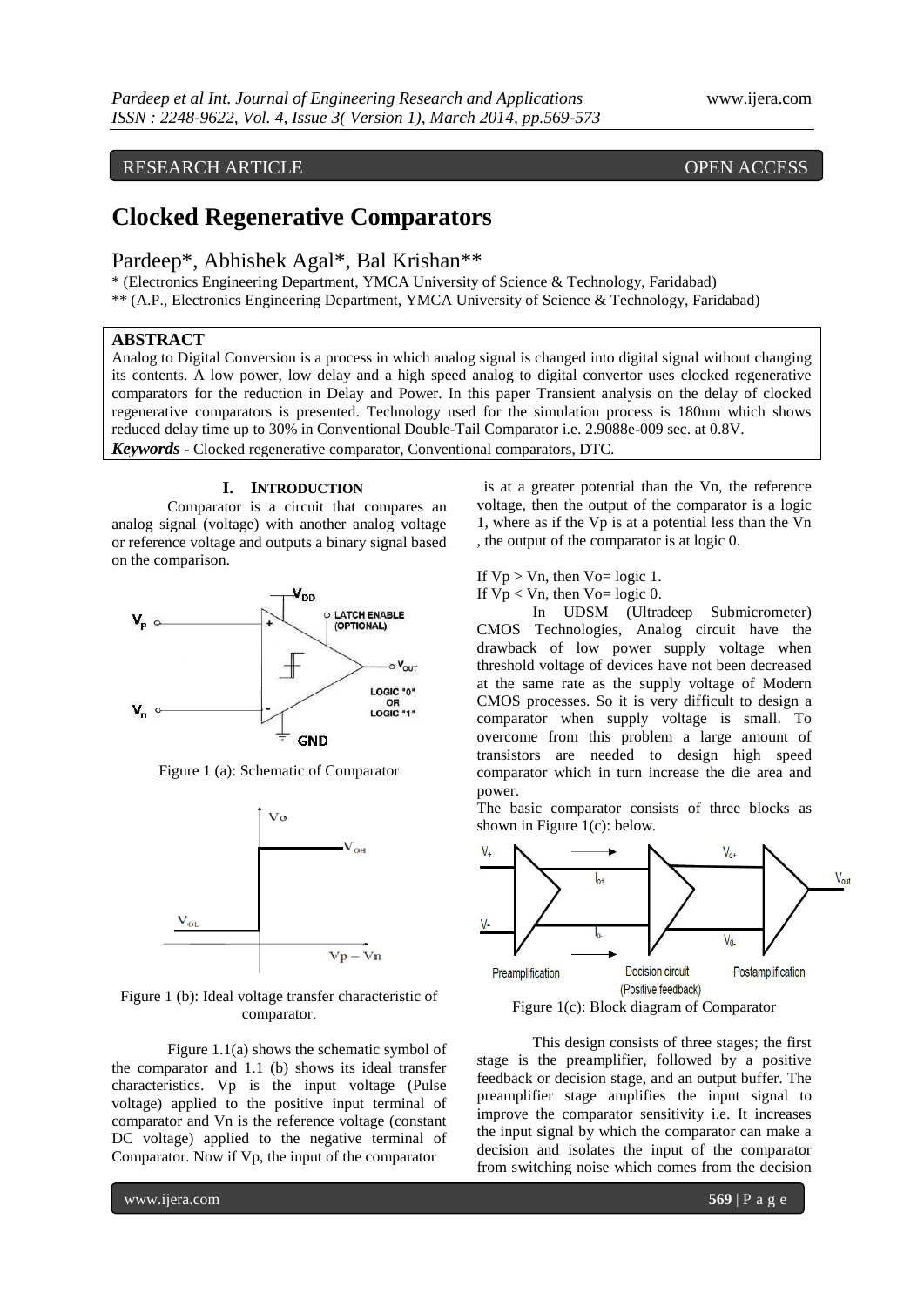stage. This is used to determine which of the input signals is large. The output buffer amplifies this information and gives a digital output signal.

## **II. CLOCKED REGENERATIVE COMPARATORS**

Clocked regenerative comparators have found wide applications in many high-speed ADCs since they can make fast decisions due to the strong positive feedback in the regenerative latch. Conventional Dynamic Comparator and Double tail conventional dynamic comparator are discussed below.

## **A. Conventional Dynamic Comparator**

The schematic diagram of the conventional dynamic comparator widely used in A/D converters, with high input impedance, rail-to-rail output swing, and no static power consumption is shown in Fig. 2(a).

During the reset phase when  $CLK = 0$  and Mtail Transistor is off, reset transistors (P1–P4) pull both output nodes Outn and Outp to VDD to define a start condition and to have a valid logical level during reset. It is also called as the Precharge phase.

During the comparison phase, when  $CLK = VDD$ , transistors P1 and P4 are off, and Mtail is on. Output voltages (Outp, Outn), which had been pre-charged to VDD, start to discharge with different discharging rates depending on the corresponding input voltage (INN/INP).

Assuming the case where VINP > VINN, Outp discharges faster than Outn, hence when Outp (discharged by transistor N4 drain current), falls down to VDD–|Vthp| before Outn (discharged by transistor N1 drain current), the corresponding pmos transistor (P2) will turn on initiating the latch regeneration caused by back-to-back inverters (N2, P2 and N3, P3). Thus, Outn pulls to VDD and Outp discharges to ground.



## Figure 2 (a): Schematic of the Conventional Comparator

If VINP < VINN Outn discharges faster than Outp, hence when Outn (discharged by transistor N1 drain current), falls down to VDD–|Vthp| before Outn (discharged by transistor N4 drain current), the corresponding pmos transistor (P3) will turn on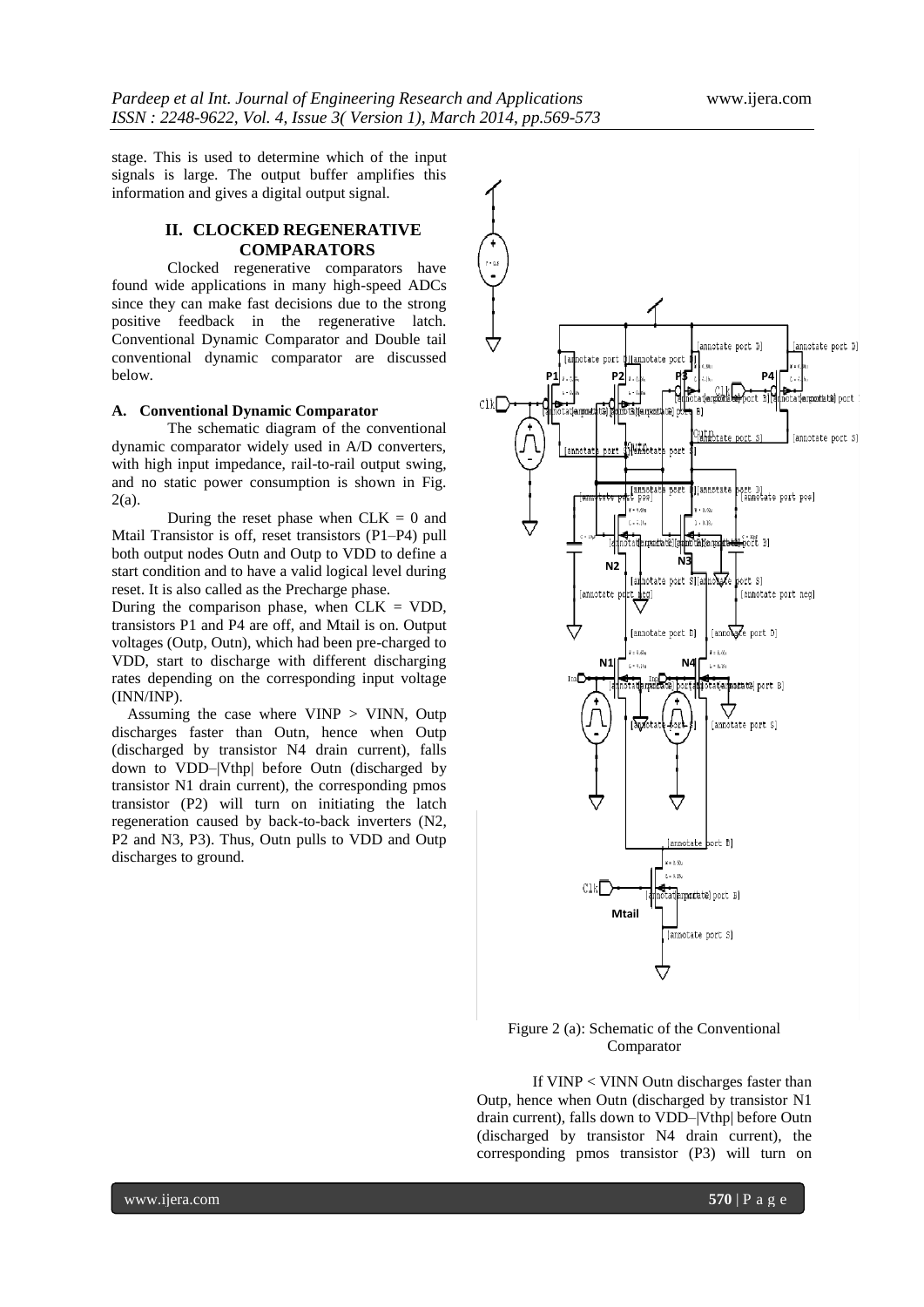initiating the latch regeneration caused by back-toback inverters (N3, P3 and N2, P2). Thus, Outp pulls to VDD and Outn discharges to ground.

## **B. Double tail conventional dynamic comparator**

A conventional double-tail comparator is shown in Fig. 2(b). This topology has less stacking and therefore can operate at lower supply voltages compared to the conventional dynamic comparator. During reset phase ( $CLK = 0$ , Mtail1, and Mtail2 are off), transistors M3-M4 pre-charge fn and fp nodes to VDD, which in turn causes transistors MR1 and MR2 to discharge the output nodes to ground. It is also called as precharge phase.

During decision-making phase  $(CLK =$ VDD, Mtail1 and Mtail2 turn on), M3-M4 turn off and voltages at nodes fn and fp start to drop with the rate defined by imtail $1/Cfn(p)$  and on top of this, an input-dependent differential voltage \_Vfn(p) will build up. The intermediate stage formed by MR1 and MR2 passes \_Vfn(p) to the crosscoupled inverters and also provides a good shielding between input and output, resulting in reduced value of power and delay.



Figure 2 (b): Schematic of the Conventional Double Tail Comparator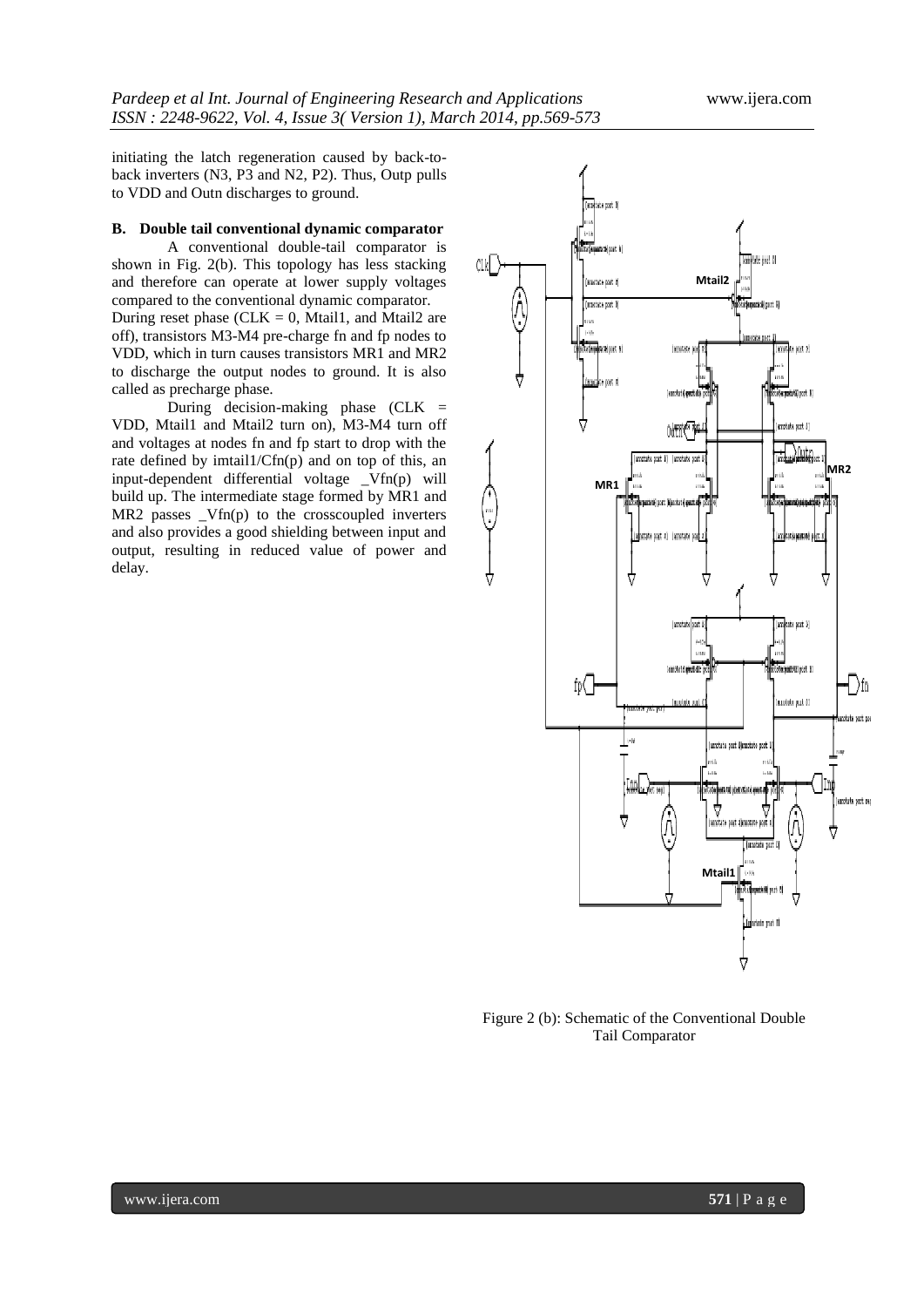## **III. Result and analysis A. Conventional Dynamic Comparator**

As shown in the figure  $5(a)$  when  $clk=0$  then both Outp and Outn precharged to Vdd and when clk=1 the Outp and Outn depends on the input we provide as Inn and Inp. As we can see when Inp > Inn , Outp will discharge faster than Outn. When Inn > Inp, Outnwill discharge faster than Outp.



Comparator

## POWER ESTIMATION:

Conventional Dynamic Comparator: 4.07e-006 watts

## DELAY:

Conventional Dynamic Comparator= 7.2970e-009 sec.

#### **B. Double tail conventional dynamic comparator**

As shown in the figure  $5(b)$  when  $clk=0$  then both fp and fn precharged to Vdd and when clk=1 the fn and fp depends on the input we provide as Inn and Inp. As we can see when Inp > Inn, fn will discharge faster than fp. When  $Inn > Inp$ , fp will discharge faster than fn.



Figure 3 (b): Waveform of the Conventional Double Tail Comparator

## POWER ESTIMATION:

Conventional Double tail comparator: 4.83e-006 watts

#### DELAY:

Conventional Double tail comparator= 2.9088e-009 sec.

## **IV. CONCLUSION**

By comparing the performance of the double tail comparator with previous works, Delay is decreased around 31% as compared to conventional dynamic comparator. Each circuit was simulated in SPICE Environment. Technology used is 180nm technology with VDD=0.8V as supply voltage.